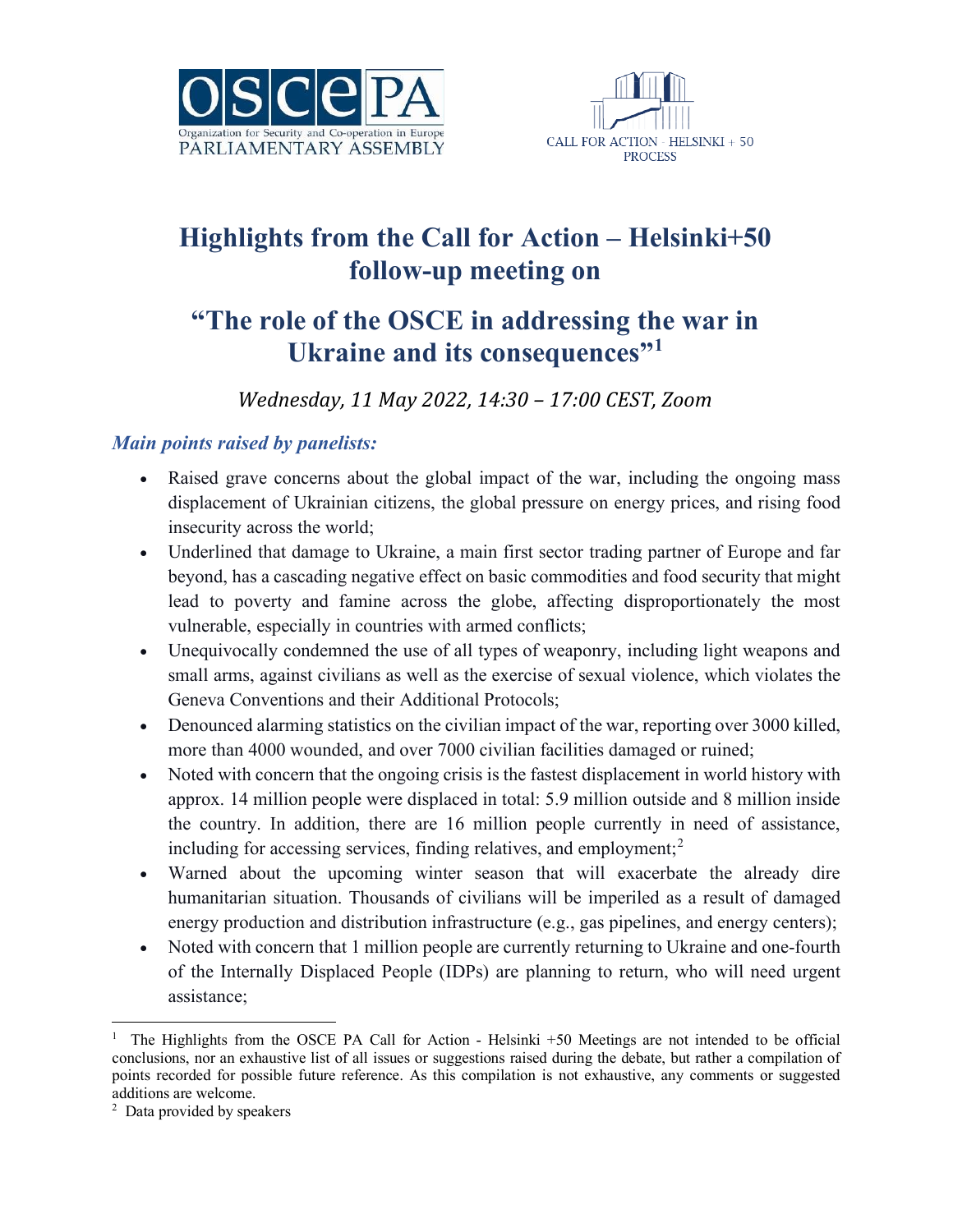- Informed about the work of the United Nations (UN), the International Committee of the Red Cross (ICRC), and of other international and local organizations that are scaling up humanitarian support to meet the growing humanitarian needs of the affected population;
- Updated on the latest developments in humanitarian aid, including the provision of safe access to the city of Mariupol in a joint mission of the UN and ICRC that resulted in the evacuation of 600 people;
- Informed about the UN Secretary General's proposal to set up a humanitarian contact group between the Russian Federation, Ukraine, and the UN with the mandate to address humanitarian needs;
- Informed about the work of the OSCE Project Co-ordinator in Ukraine (PCU) that is continuing to deliver on its mandated activities as well as on its extra-budgetary projects aiming to address immediate humanitarian needs;
- Informed about PCU's planned projects on mine action strategy, combating trafficking of weapons and of human beings, and cyber security awareness. These projects, however small, can contribute to larger efforts in alleviating the ongoing crisis;
- Underlined the need for a continued OSCE engagement on the situation in Ukraine, regardless of the outcome of the tragic conflict;
- Outlined the work of the ICRC on the ground, including concerning the provision of critical protection activities, and emergency assistance;
- Noted the role ICRC played as an intermediary in facilitating safe passage to Mariupol and in providing clean water access to Bucha, as well as in other operations and evacuation efforts of civilians;
- Underlined that small strands of dialogue, such as facilitating access to clean water, and other operations addressing local needs, open up a window for a larger cooperation.

#### *General recommendations:*

- Called on participating States, the OSCE PA, and the international community to provide urgent support and facilitate the evacuation of people from the Azovstal plant in Mariupol;
- Taking note of the growing number of those in need of immediate support, called for a humanitarian scale-up, which is likely to be halted due to growing fuel shortages and damage to critical infrastructure and transportation systems;
- Called on participating States to scale up support and assistance in addressing human trafficking, internal displacement, and ensuring adequate refugee protection;
- Called on participating States to provide support in gas supplies and other fuel sources, as well as alternative sources of energy;
- Urged participating States to collectively support accelerating exports and restoring trade relations with Ukraine – by exploring alternative trading routes and bypassing the blockage in the Black sea;